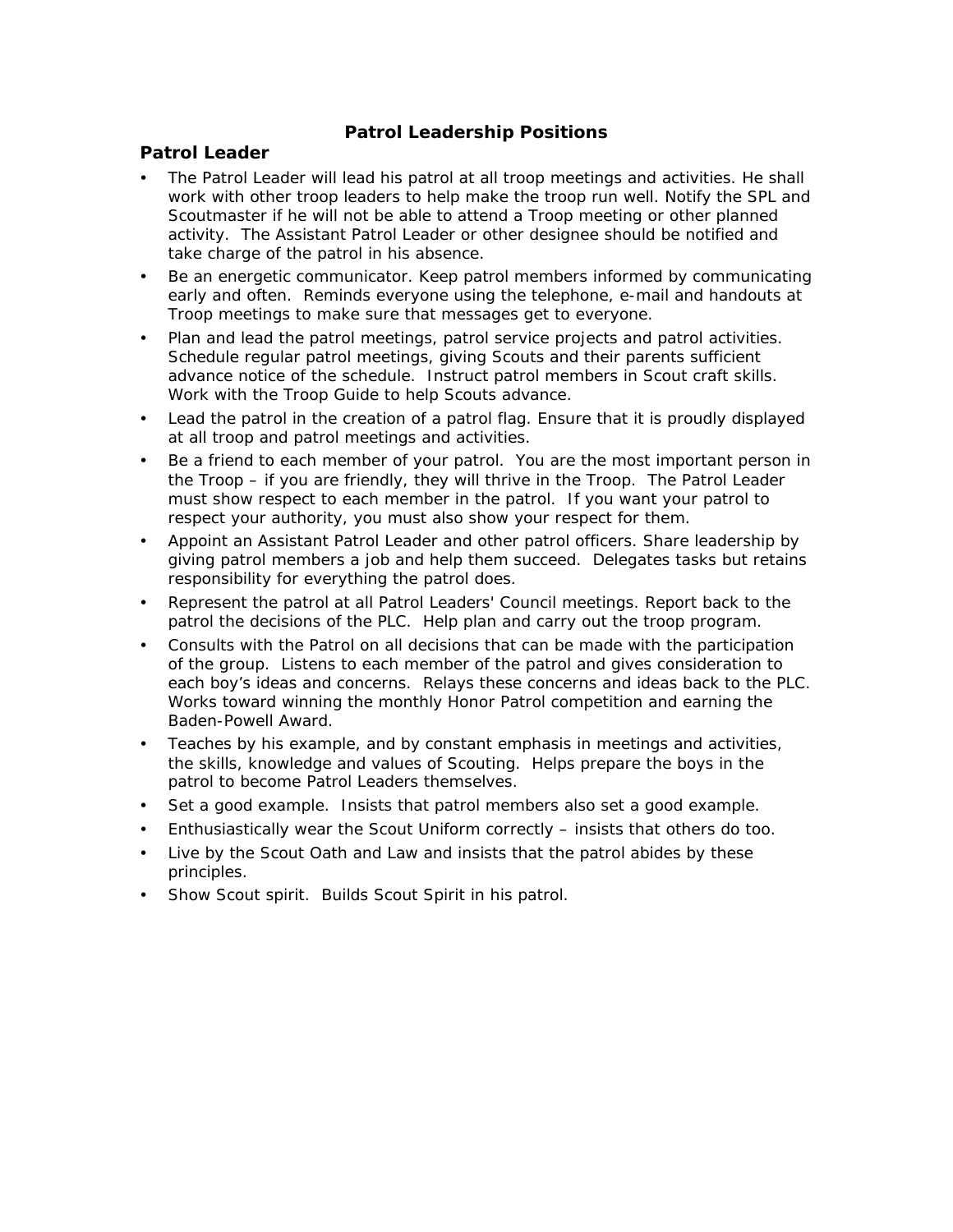# **Assistant Patrol Leader**

- Takes over patrol leadership in the absence of the Patrol Leader. Notifies the Patrol Leader if he will not be able to attend a Troop meeting or other planned activity.
- Assists the Patrol Leader in the operation of all patrol meetings, events, and activities. Assists the Patrol Leader in helping the younger Scouts to develop their skills and help them get signed off on their skills.
- Help keep patrol members informed.
- Help prepare the patrol to take part in all troop activities. Work with the other troop leaders to make the troop run well.
- Represent the patrol at all Patrol Leaders' Council meetings in the absence of the Patrol Leader.
- Prepares a duty roster for every event to ensure that work is shared.
- Help develop patrol spirit. Work toward earning the Baden-Powell Patrol Award.
- Set a good example.
- Enthusiastically wear the Scout Uniform correctly.
- Live by the Scout Oath and Law.
- Show Scout spirit.

# **Patrol Quartermaster**

- Work with the Troop Quartermaster to keep track of all patrol equipment, including all equipment checked out from the Troop Quartermaster. Ensure constant maintenance of Patrol Gear.
- Be present at all Troop Quartermaster meetings.
- Set a good example.
- Enthusiastically wear the Scout Uniform correctly.
- Live by the Scout Oath and Law.
- Show Scout spirit.

#### **Patrol Scribe**

- Work with the Troop Scribe at troop meetings to take attendance and collect permission slips.
- Keep a record of all patrol decisions.
- Set a good example.
- Enthusiastically wear the Scout Uniform correctly.
- Live by the Scout Oath and Law.
- Show Scout spirit.

## **Patrol Flagmaster**

 Be responsible for having the Patrol Flag at each troop and patrol meeting, and troop and patrol activities.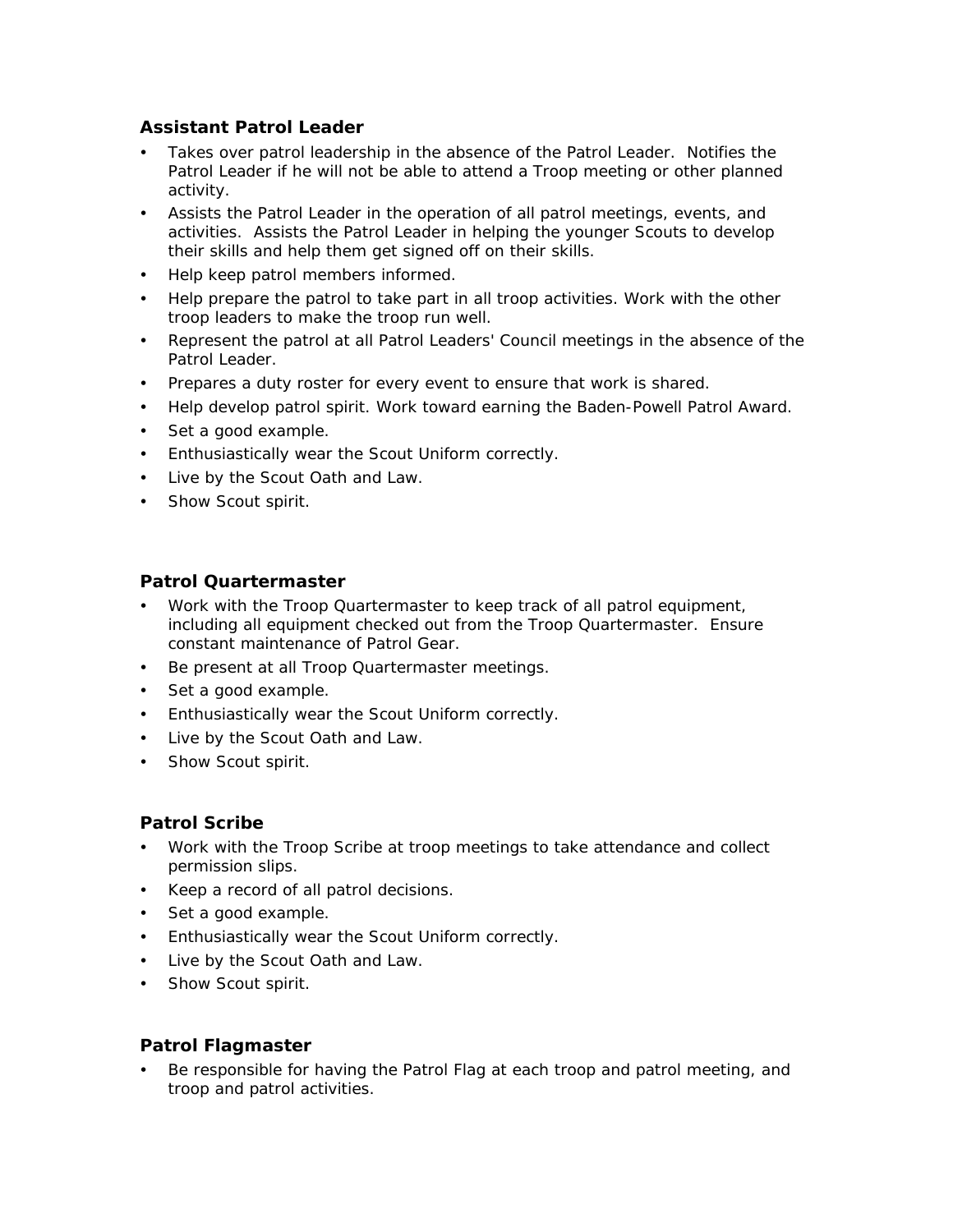- When necessary, leads his patrol in designing and creating a new patrol flag.
- Set a good example.
- Enthusiastically wear the Scout Uniform correctly.
- Live by the Scout Oath and Law.
- Show Scout spirit.

#### **Patrol Cook – rotates each outing**

- Collect the money for buying food.
- See that the patrol eats proper, nutritional food.
- Buy the food.
- Organize the meals and supervise helpers
- Make sure the meal is prepared well and on-time.
- Assign clean-up jobs for the pots, pans and patrol cooking utensils.
- Set a good example.
- Enthusiastically wear the Scout Uniform correctly.
- Live by the Scout Oath and Law.
- Show Scout spirit.

#### **Patrol Cheermaster – rotates each outing**

- Keep morale high.
- Learn and lead songs, yells, stunts and plan activities for the Troop campfire programs.
- Set a good example.
- Enthusiastically wear the Scout Uniform correctly.
- Live by the Scout Oath and Law.
- Show Scout spirit.